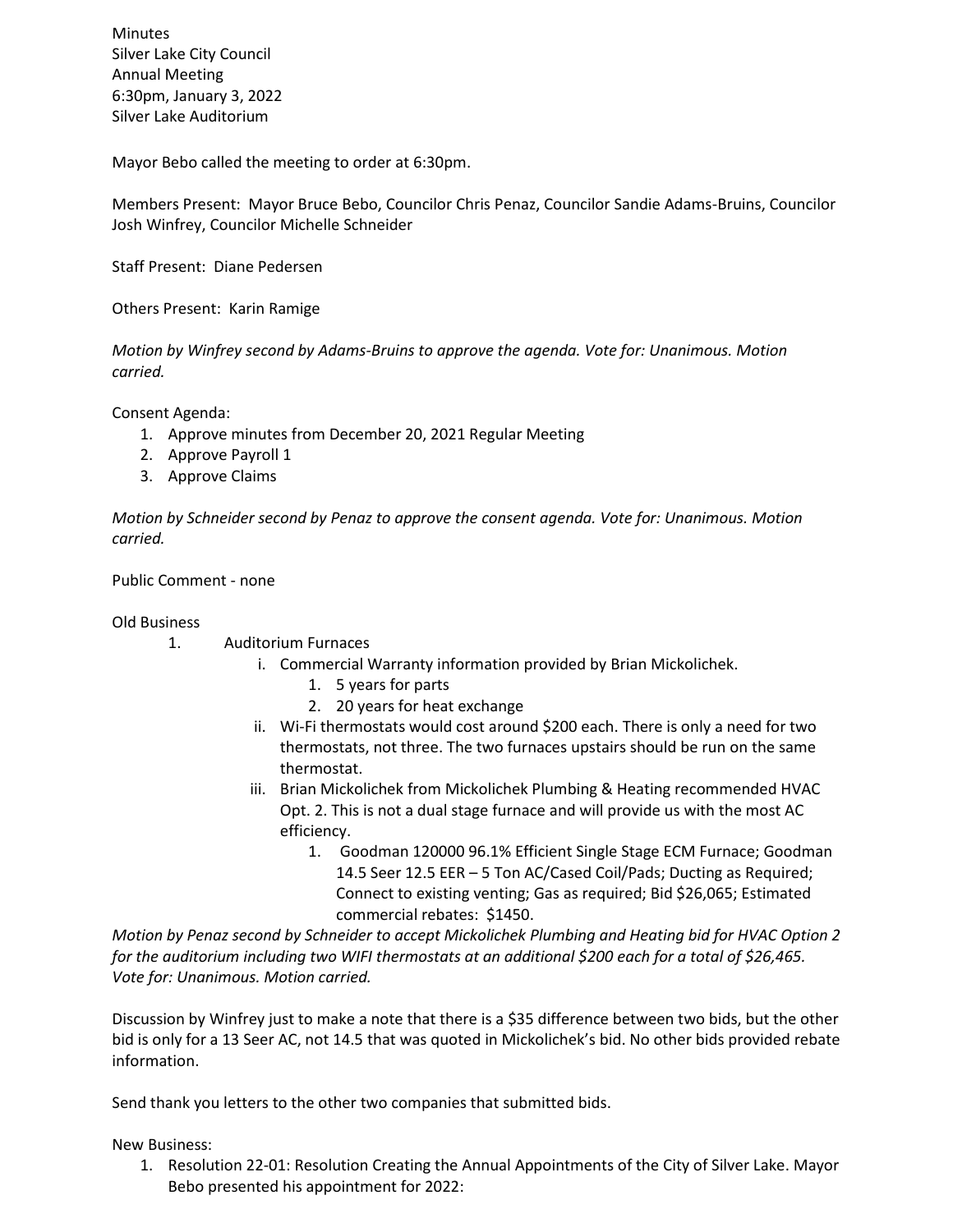- **a. Official City Depositories:**
	- 1. First Community Bank of Silver Lake
	- 2. Minnesota Municipal Money Market Fund

| <b>Official Newspaper:</b>                                                                         | <b>McLeod County Chronicle</b>                         |
|----------------------------------------------------------------------------------------------------|--------------------------------------------------------|
| <b>City Attorney:</b>                                                                              | Gavin, Janssen & Stabenow, LTD.                        |
| <b>Acting Mayor:</b>                                                                               | Councilor Josh Winfrey                                 |
| <b>Deputy Weed Inspector:</b>                                                                      | Public Works Supv, Dale Kosek                          |
| <b>Civil Defense Director/</b>                                                                     |                                                        |
| <b>Emergency Response Coordinator:</b>                                                             | Sheriff Tim Langenfeld                                 |
| <b>City Administration Liaison</b>                                                                 | Mayor Bruce Bebo                                       |
| <b>Public Works Liaison</b>                                                                        | <b>Councilor Sandie Adams-Bruins</b>                   |
| <b>Public Safety Liaison</b>                                                                       | <b>Councilor Chris Penaz</b>                           |
| <b>Municipal Liquor Dispensary Liaison:</b>                                                        | Councilor Josh Winfrey                                 |
| <b>Community Development Liaison:</b>                                                              | Councilor Michelle Schneider                           |
| <b>Assistant to all Liaisons:</b>                                                                  | Mayor Bruce Bebo                                       |
| <b>Regular Meeting Dates &amp; Times:</b>                                                          | 3rd Monday of the month except                         |
|                                                                                                    | January and February on 3rd Tuesday;                   |
|                                                                                                    | Quarterly meetings on Monday April,                    |
|                                                                                                    | 4th; July 5 <sup>th</sup> (Tuesday), & Oct. $3^{rd}$ ; |
|                                                                                                    | All meetings start at 6:30pm unless                    |
|                                                                                                    | otherwise noted.                                       |
| <b>Economic Development Authority:</b>                                                             | Members of the City Council                            |
| <b>Personnel Committee:</b>                                                                        | Mayor Bruce Bebo                                       |
|                                                                                                    | <b>Councilor Sandie Adams-Bruins</b>                   |
|                                                                                                    | Department Head Diane Pedersen                         |
| Mation bu Winfrou cooped by Cohnoiderto grapeus Bosolution 22,01 qutborizing grapusl grapeintmonto |                                                        |

*Motion by Winfrey second by Schneider to approve Resolution 22-01 authorizing annual appointments by the Mayor. Vote for: Unanimous. Motion carried.*

Send liaison descriptions to council members.

Councilor Winfrey will attend the Planning Commission meeting for a month or two to help Councilor Schneider familiarize herself with the projects. Councilor Schneider will meet with the Liquor Store manager and Councilor Winfrey to familiarize him with the liquor store.

- 2. Resolution 22-02: Resolution Pre-Authorizing Payments by Clerk's Warrant(s)
	- a. The Resolution authorizes Clerk Pedersen to pay certain claims prior to Council approval and to utilize Electronic Fund Transfers.

*Motion by Winfrey second by Adams-Bruins to approve Resolution 22-02 Pre-authorizing payments by clerk's warrant. Vote for: Unanimous. Motion carried.*

- 3. Resolution 22-03: Resolution Declaring City Council Members as Employees of the City
	- a. The Resolution designated the City Council as employees to be covered under Workers Compensation Insurance.

*Motion by Penaz second by Schneider to approve Resolution 22-03. Vote for: Unanimous. Motion carried.*

- 4. Resolution 22-04: Resolution Classifying Fund Balances for Financial Reporting Purposes
	- a. The Resolution classified all City Funds except enterprise funds as required by the Governmental Accounting Standards Board.
		- i. Councilor Winfrey questioned if Fund 407 Police Squad is still an active fund. He believes it was discussed last year and decided to move the funds to another account.

*Motion by Winfrey second by Penaz to remove Fund 407 Police Squad from the Chart of Accounts. Vote for: Councilor Penaz, Councilor Adams-Bruins, Councilor Winfrey, Councilor Schneider; Vote Against: Mayor Bebo; Motion carried.*